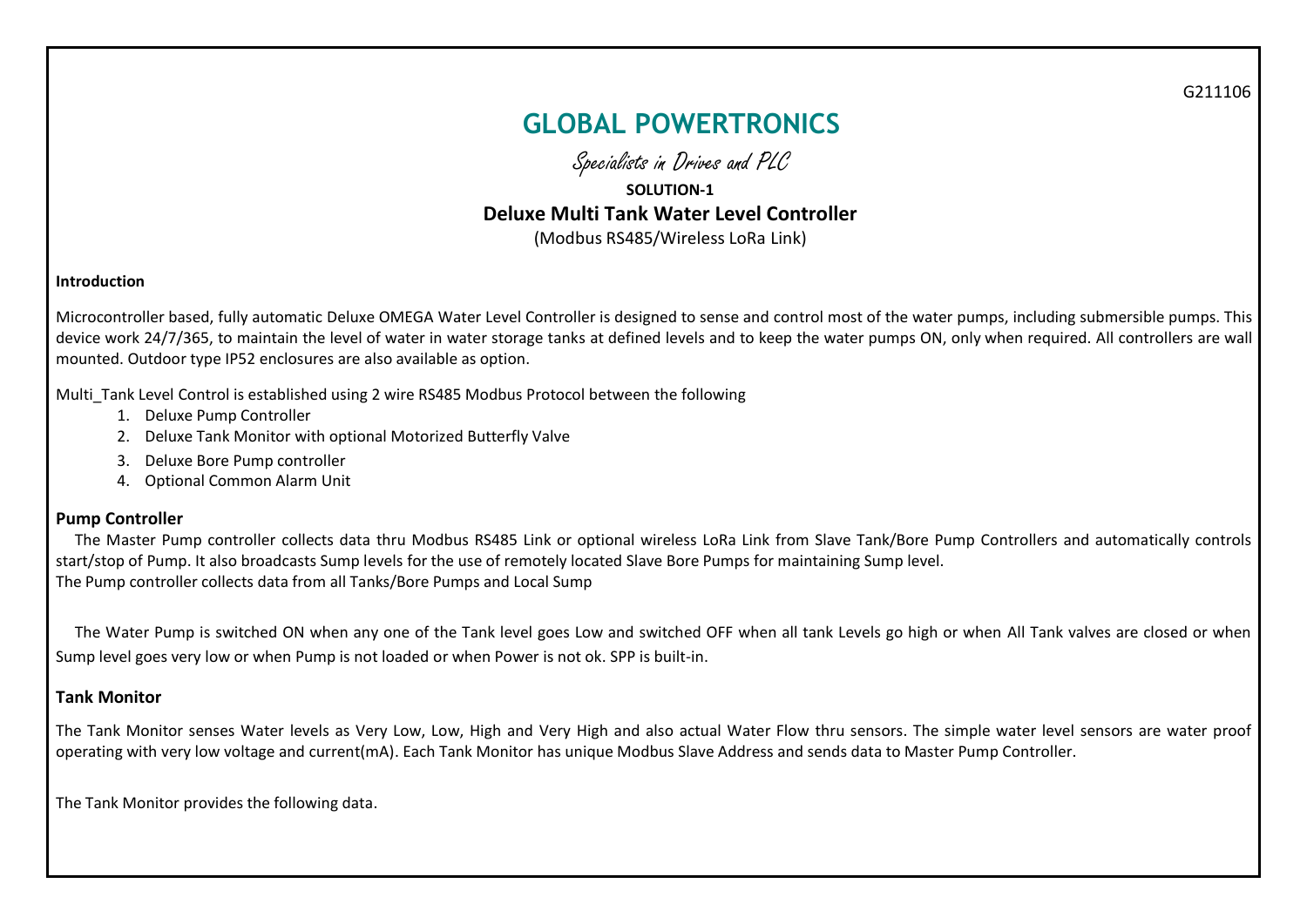- 1. Tank Level Very Low
- 2. Tank Level Low
- 3. Tank Level High
- 4. Tank Level Very High
- 5. Water Flow hrs

### **Bore Pump Controller**

The Bore Pump controller as a Modbus Slave gets the following data broadcast by Master Pump Controller.

- 1. Sump level Very Low
- 2. Sump level Low
- 3. Sump level High
- 4. Sump level Very High

**T**he Bore Pump Controller sends out the following data whenever requested by Master Pump Controller

- 1. Pump status
- 2. Power status
- 3. Dry Run
- 4. Long Run Stop status
- 5. Alarm status
- 6. Total Run hrs
- 7. Last Run min
- 8. Restart secs

 The Bore Water Pump is switched ON when Remote Sump level goes Low and switched OFF when Sump Level reaches high or dry run or when Power is not ok. SPP is built in. Optionally the Bore Pump can remain ON when Sump level reaches High and divert excess water to another Starving Sump.

> 15, Kasthuribai St-2, R.K. Puram, Opp. Ramakrishna Mills, Ganapathy, Coimbatore – 641 006. INDIA Phone 91-422-2511204, 096555 45175, E-mail: [globalpowertronics@gmail.com](mailto:globalpowertronics@gmail.com)